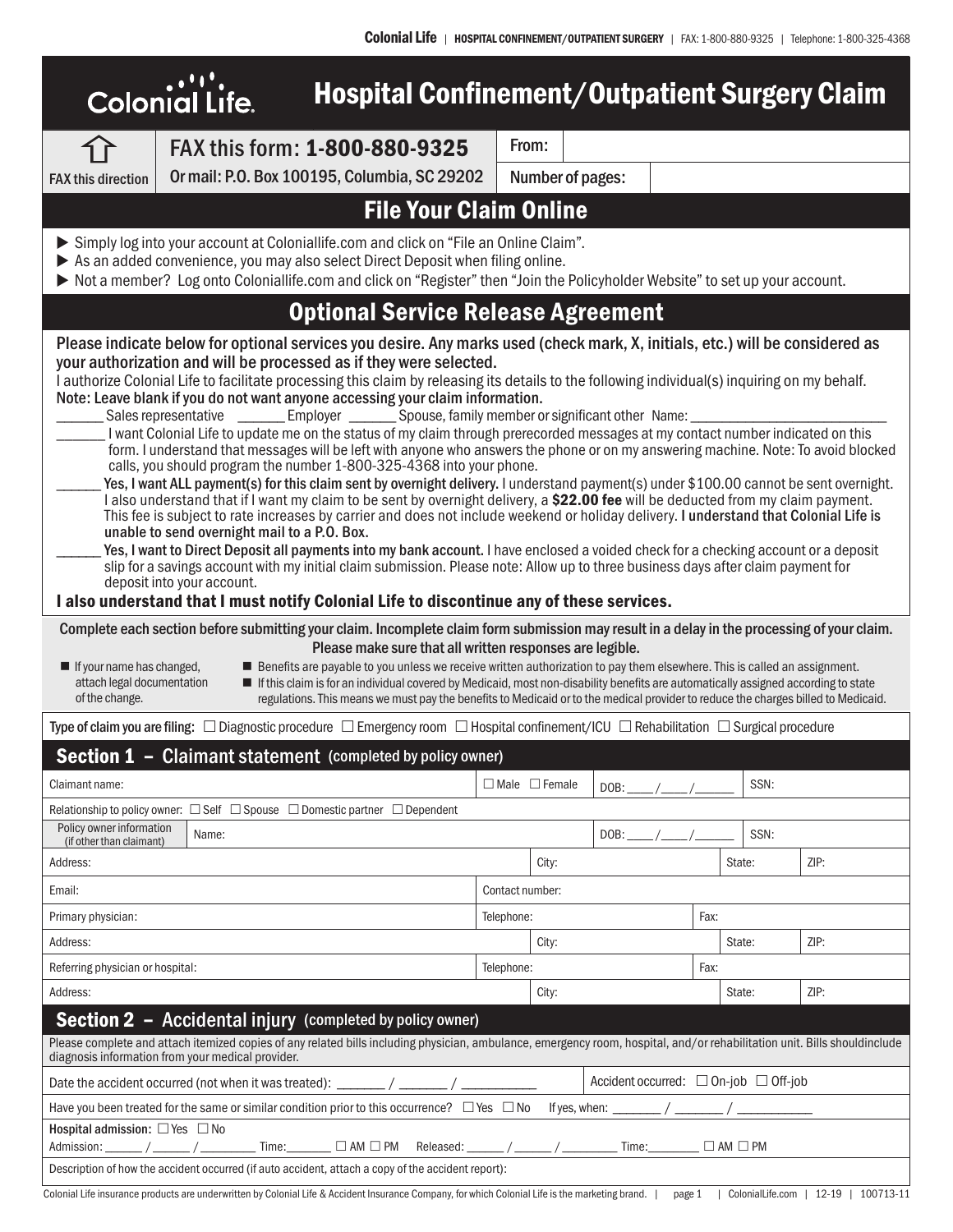## Claim Fraud Statements

For your protection, the laws of several states, including Alaska, Arkansas, Delaware, Idaho, Indiana, Louisiana, Minnesota, New Hampshire, Ohio, Oklahoma, and others, require the following statement to appear on this claim form. Fraud Warning: Any person who knowingly, and with intent to injure, defraud, or deceive an insurance company, files a statement of claim containing any false, incomplete, or misleading information is guilty of insurance fraud, which is a felony.

Alabama: Any person who knowingly presents a false or fraudulent claim for payment of a loss or benefit or who knowingly present false information in an application for insurance is guilty of a crime and may be subject to restitution fines or confinement in prison, or any combination thereof.

Arizona: For your protection Arizona law requires the following statement to appear on this form: Any person who knowingly presents a false or fraudulent claim for payment of a loss is subject to criminal and civil penalties.

California, Rhode Island, Texas and West Virginia: For your protection, California, Rhode Island, Texas and West Virginia law requires the following to appear on this form: Any person who knowingly presents false or fraudulent claim for the payment of a loss is guilty of a crime and may be subject to fines and confinement in state prison.

Colorado: It is unlawful to knowingly provide false, incomplete, or misleading facts or information to an insurance company for the purpose of defrauding or attempting to defraud the company. Penalties may include imprisonment, fines, denial of insurance and civil damages. Any insurance company or agent of an insurance company who knowingly provides false, incomplete, or misleading facts or information to a policyholder or claimant for the purpose of defrauding or attempting to defraud the policyholder or claimant with regard to a settlement or award payable from insurance proceeds shall be reported to the Colorado Division of Insurance within the Department of Regulatory Agencies.

**District of Columbia:** It is a crime to provide false or misleading information to an insurer for the purpose of defrauding the insurer or any other person. Penalties include imprisonment and/or fines. In addition, an insurer may deny insurance benefits if false information materially related to a claim was provided by the applicant.

**Florida:** Any person who knowingly and with intent to injure, defraud, or deceive any insurer files a statement of claim or an application containing any false, incomplete, or misleading information is guilty of a felony of the third degree.

**Kentucky:** For your protection, Kentucky law requires the following to appear on this form: Any person who knowingly and with intent to defraud any insurance company or other person files a statement of claim containing any materially false information or conceals, for the purpose of misleading, information concerning any fact material thereto commits a fraudulent insurance act, which is a crime.

Maine, Tennessee, Virginia and Washington: It is a crime to knowingly provide false, incomplete or misleading information to an insurance company for the purpose of defrauding the company. Penalties may include imprisonment, fines or a denial of insurance benefits.

**Maryland:** Any person who knowingly or willfully presents a false or fraudulent claim for payment of a loss or benefit or who knowingly or willfully presents false information in an application for insurance is guilty of a crime and may be subject to fines and confinement in prison.

New Jersey and New Mexico: Any person who knowingly files a statement of claim containing any false or misleading information is subject to criminal and civil penalties.

New York: Any person who knowingly and with intent to defraud any insurance company or other person files an application for insurance or statement of claim containing any materially false information, or conceals for the purpose of misleading, information concerning any fact material thereto, commits a fraudulent insurance act, which is a crime, and shall also be subject to a civil penalty not to exceed five thousand dollars and the stated value of the claim for each such violation.

**Pennsylvania:** Any person who knowingly and with intent to defraud any insurance company or other person files an application for insurance or statement of claim containing any materially false information or conceals for the purpose of misleading, information concerning any fact material thereto commits a fraudulent insurance act, which is a crime and subjects such person to criminal and civil penalties

**Puerto Rico:** Any person who knowingly and with the intention of defrauding presents false information in an insurance application, or presents, helps, or causes the presentation of a fraudulent claim for the payment of a loss or any other benefit, or presents more than one claim for

the same damage or loss, shall incur a felony and, upon conviction, shall be sanctioned for each violation with the penalty of a fine of not less than five thousand (5,000) dollars and not more than ten thousand (10,000) dollars, or a fixed term of imprisonment for three (3) years, or both penalties. If aggravating circumstances are present, the penalty thus established may be increased to a maximum of five (5) years; if extenuating circumstances are present; it may be reduced to a minimum of two (2) years.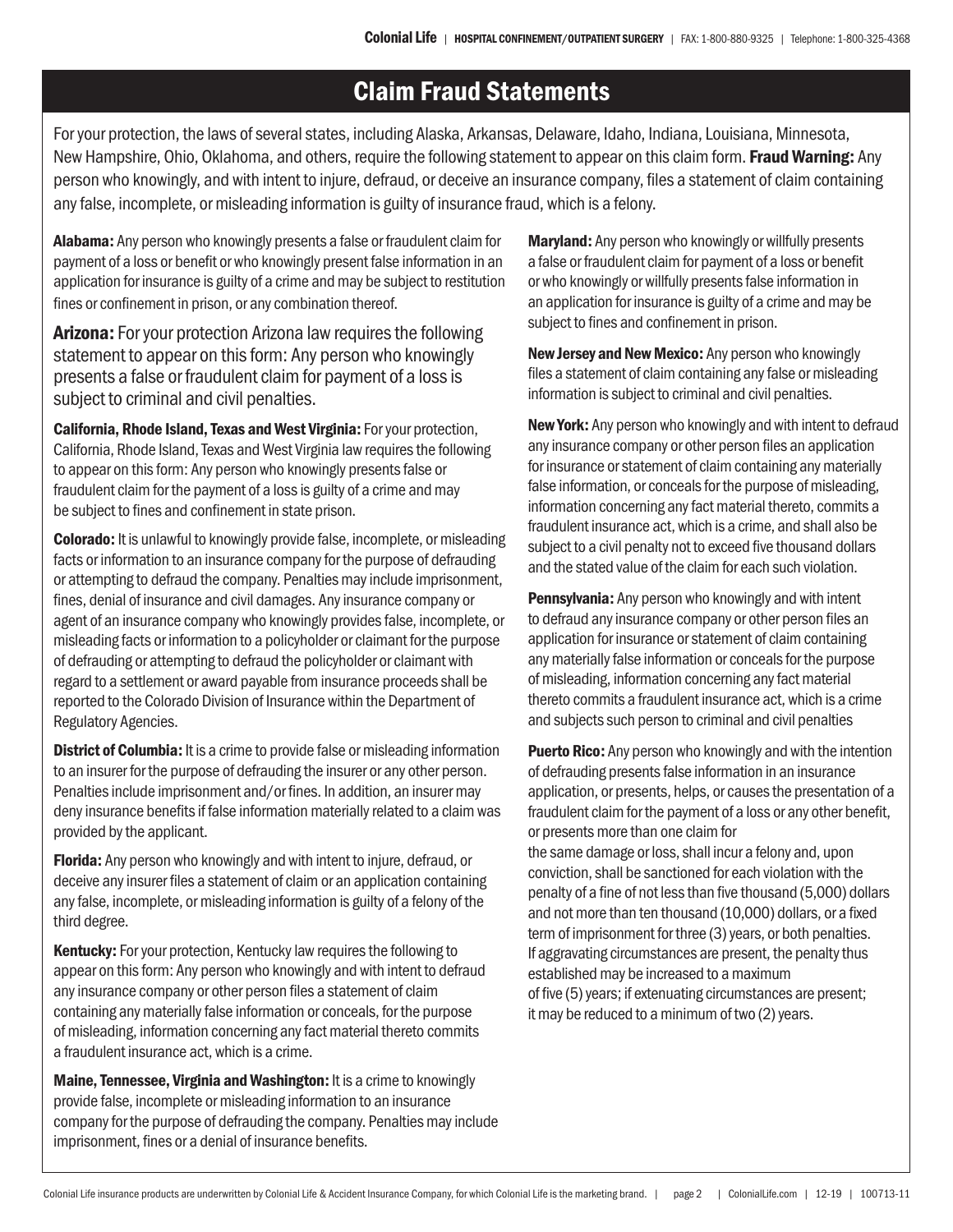## Certification

Policy owner's name: \_\_\_\_\_\_\_\_\_\_\_\_\_\_\_\_\_\_\_\_\_\_\_\_\_\_\_\_\_\_\_\_\_\_\_\_\_\_\_\_\_\_\_\_\_\_\_\_\_\_\_\_\_\_\_\_\_\_\_\_\_\_\_\_\_\_\_\_\_\_\_\_ SSN: \_\_\_\_\_\_\_\_\_\_\_\_\_\_\_\_\_\_\_\_\_\_\_\_\_

I have checked the answers on this claim form, and they are correct. I certify under penalty of perjury that my correct Social Security number is shown on this form. I acknowledge that I received the Claim Fraud Statements on page two of this form and that I read the statement required by the State Department of Insurance for my state, if my state was listed on the form. Fraud Warning: Any person who knowingly and with intent to defraud any insurance company or other person files a statement of claim containing any materially false information or conceals, for the purpose of misleading, information concerning any fact material thereto commits a fraudulent insurance act, which is a crime.

| Print claimant's name                                                                                                                                                                                                             |                                                          |                                |                                        | Claimant's signature                                                                                                                                |                   |                                                                    |                         |                | Date                          |                |                                                                                                                                                                                     |  |
|-----------------------------------------------------------------------------------------------------------------------------------------------------------------------------------------------------------------------------------|----------------------------------------------------------|--------------------------------|----------------------------------------|-----------------------------------------------------------------------------------------------------------------------------------------------------|-------------------|--------------------------------------------------------------------|-------------------------|----------------|-------------------------------|----------------|-------------------------------------------------------------------------------------------------------------------------------------------------------------------------------------|--|
| Print policy owner's name                                                                                                                                                                                                         |                                                          |                                |                                        | Policy owner's signature                                                                                                                            |                   |                                                                    |                         |                | Date                          |                |                                                                                                                                                                                     |  |
|                                                                                                                                                                                                                                   |                                                          |                                |                                        | <b>Section 3 - Hospital confinement/rehabilitation confinement</b> (completed by physician)                                                         |                   |                                                                    |                         |                |                               |                |                                                                                                                                                                                     |  |
|                                                                                                                                                                                                                                   |                                                          |                                |                                        |                                                                                                                                                     |                   |                                                                    |                         |                |                               |                | Please submit the following with your claim: a copy of the itemized bill showing the admission and discharge dates and the daily room charges. If you are unable to provide billing |  |
| statements, please have your doctor complete and sign the claim form.                                                                                                                                                             |                                                          |                                |                                        |                                                                                                                                                     |                   |                                                                    |                         |                |                               |                |                                                                                                                                                                                     |  |
| Diagnosis/ICD codes:                                                                                                                                                                                                              |                                                          |                                |                                        | Diagnostic procedure date:<br>$\frac{1}{\sqrt{1-\frac{1}{2}}}\left( \frac{1}{\sqrt{1-\frac{1}{2}}}\right)$                                          |                   |                                                                    |                         | scription:     | Diagnostic procedure code/de- |                |                                                                                                                                                                                     |  |
| Hospital:                                                                                                                                                                                                                         |                                                          |                                |                                        |                                                                                                                                                     |                   |                                                                    |                         |                | Telephone:                    |                |                                                                                                                                                                                     |  |
| Address:                                                                                                                                                                                                                          |                                                          |                                |                                        |                                                                                                                                                     |                   | City:                                                              |                         |                |                               | ZIP:<br>State: |                                                                                                                                                                                     |  |
| Admitting physician:                                                                                                                                                                                                              |                                                          |                                |                                        |                                                                                                                                                     |                   |                                                                    |                         |                |                               | Telephone:     |                                                                                                                                                                                     |  |
| Address:                                                                                                                                                                                                                          |                                                          |                                |                                        |                                                                                                                                                     | City:             |                                                                    |                         | State:         |                               | ZIP:           |                                                                                                                                                                                     |  |
| Treating physician:                                                                                                                                                                                                               |                                                          |                                |                                        |                                                                                                                                                     |                   |                                                                    |                         |                | Telephone:                    |                |                                                                                                                                                                                     |  |
| Address:                                                                                                                                                                                                                          |                                                          |                                |                                        |                                                                                                                                                     | City:             |                                                                    |                         | State:         |                               | ZIP:           |                                                                                                                                                                                     |  |
| $\Box$ Hospital confinement and/or $\Box$ Observation room:                                                                                                                                                                       |                                                          |                                |                                        |                                                                                                                                                     |                   |                                                                    |                         |                |                               |                |                                                                                                                                                                                     |  |
|                                                                                                                                                                                                                                   |                                                          |                                |                                        | Admission date: _______/ ________/ ________________ Time: ________ □ AM □ PM Date released: _______ / ________/ __________ Time: ________ □ AM □ PM |                   |                                                                    |                         |                |                               |                |                                                                                                                                                                                     |  |
| Intensive care unit confinement:                                                                                                                                                                                                  |                                                          |                                |                                        |                                                                                                                                                     |                   |                                                                    |                         |                |                               |                |                                                                                                                                                                                     |  |
|                                                                                                                                                                                                                                   |                                                          |                                |                                        |                                                                                                                                                     |                   |                                                                    |                         |                |                               |                |                                                                                                                                                                                     |  |
| <b>Rehabilitation unit confinement:</b>                                                                                                                                                                                           |                                                          |                                |                                        |                                                                                                                                                     |                   |                                                                    |                         |                |                               |                |                                                                                                                                                                                     |  |
|                                                                                                                                                                                                                                   |                                                          |                                |                                        |                                                                                                                                                     |                   |                                                                    |                         |                |                               |                |                                                                                                                                                                                     |  |
| <b>PREGNANCY</b>                                                                                                                                                                                                                  | If hospital confinement is for<br>pregnancy or pregnancy |                                | Date first treated for pregnancy: $\ $ |                                                                                                                                                     |                   | Date of delivery:                                                  |                         |                |                               |                | Type of delivery: $\Box$ Vaginal $\Box$ C-section                                                                                                                                   |  |
|                                                                                                                                                                                                                                   |                                                          | complications, please provide: |                                        |                                                                                                                                                     |                   |                                                                    |                         |                | Surgical procedure code:      |                |                                                                                                                                                                                     |  |
| <b>Fraud warning:</b> Any person who knowingly files a statement of claim containing false or misleading information is subject to<br>criminal and civil penalties. This includes Attending Physician portions of the claim form. |                                                          |                                |                                        |                                                                                                                                                     |                   |                                                                    |                         |                |                               |                |                                                                                                                                                                                     |  |
|                                                                                                                                                                                                                                   |                                                          |                                |                                        |                                                                                                                                                     |                   |                                                                    |                         |                |                               |                |                                                                                                                                                                                     |  |
| Signature of physician completing this form                                                                                                                                                                                       |                                                          |                                |                                        |                                                                                                                                                     | Date (MM/DD/YYYY) |                                                                    |                         |                |                               |                |                                                                                                                                                                                     |  |
| Physician name:                                                                                                                                                                                                                   |                                                          |                                |                                        |                                                                                                                                                     |                   |                                                                    | Patient account number: |                |                               |                |                                                                                                                                                                                     |  |
| Address:                                                                                                                                                                                                                          |                                                          |                                |                                        | City:                                                                                                                                               |                   |                                                                    |                         | State:<br>ZIP: |                               |                |                                                                                                                                                                                     |  |
| Tax ID or SSN:                                                                                                                                                                                                                    |                                                          |                                |                                        |                                                                                                                                                     |                   | Telephone:<br>Fax:                                                 |                         |                |                               |                |                                                                                                                                                                                     |  |
| Will you accept the standard HIPAA release? $\Box$ Yes $\Box$ No                                                                                                                                                                  |                                                          |                                |                                        |                                                                                                                                                     |                   | Do you accept medical record requests by fax? $\Box$ Yes $\Box$ No |                         |                |                               |                |                                                                                                                                                                                     |  |
|                                                                                                                                                                                                                                   |                                                          |                                |                                        |                                                                                                                                                     |                   |                                                                    |                         |                |                               |                |                                                                                                                                                                                     |  |

Do you require a special authorization for release of information?  $\Box$  Yes  $\Box$  No  $\Box$  Authorization on file to release information to Colonial Life:  $\Box$  Yes  $\Box$  No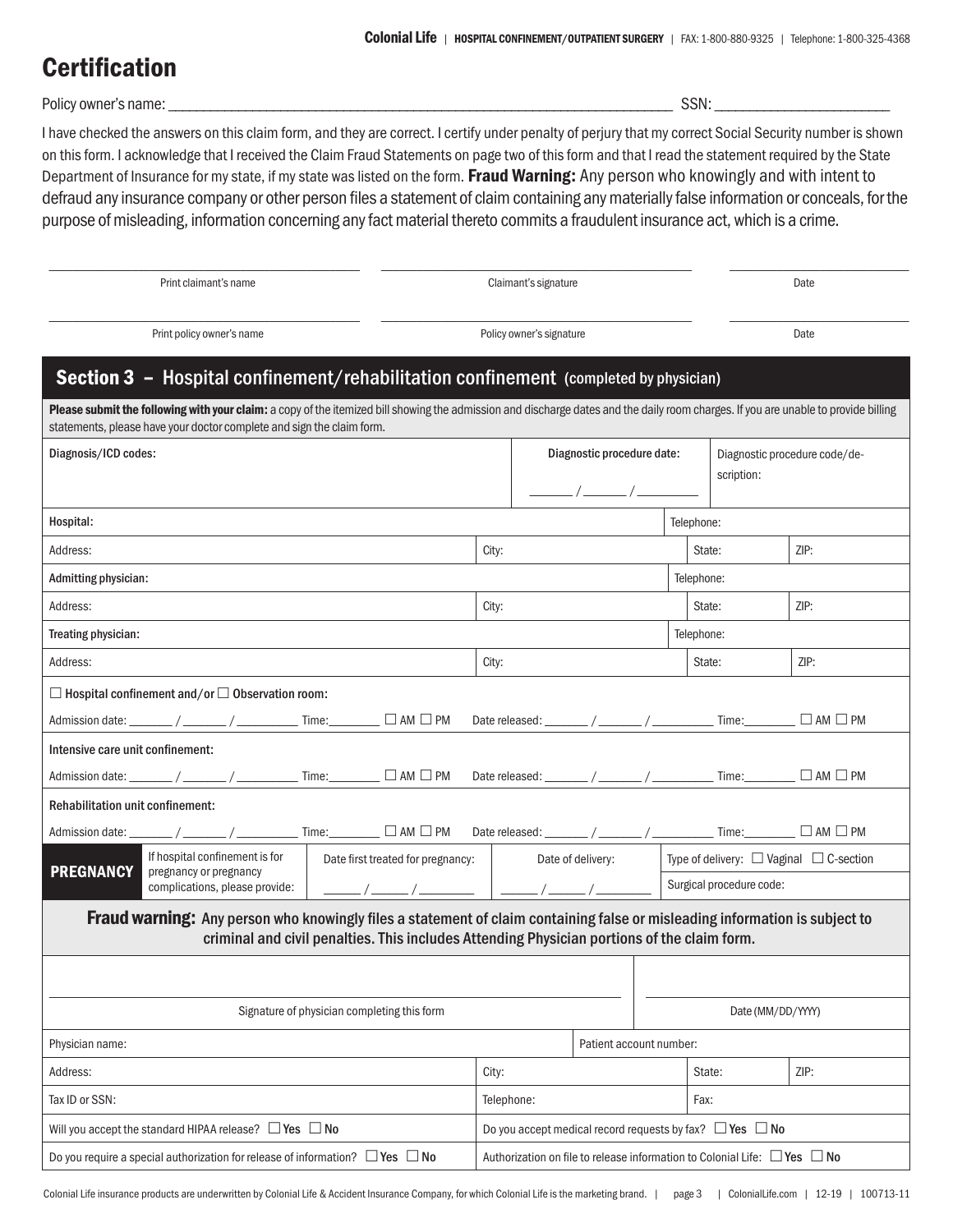| <b>Claimant name:</b>                                                                                                                                                                                                                                                       |                                                                |                                                                    | <b>Claimant SSN:</b> |                                                                                     |      |  |  |
|-----------------------------------------------------------------------------------------------------------------------------------------------------------------------------------------------------------------------------------------------------------------------------|----------------------------------------------------------------|--------------------------------------------------------------------|----------------------|-------------------------------------------------------------------------------------|------|--|--|
| Section 4 - Surgery/diagnostic procedure (completed by physician)                                                                                                                                                                                                           |                                                                |                                                                    |                      |                                                                                     |      |  |  |
| Please submit the following with your claim: a copy of the itemized surgeon's bill showing the diagnostic/procedure codes and a copy of the operative report. If you are unable<br>to provide billing statements, please have your doctor complete and sign the claim form. |                                                                |                                                                    |                      |                                                                                     |      |  |  |
| Surgery: □ Inpatient □ Outpatient Location: □ Hospital □ Ambulatory Surgery Center                                                                                                                                                                                          |                                                                | Surgery procedure description/code(s):                             |                      |                                                                                     |      |  |  |
|                                                                                                                                                                                                                                                                             |                                                                |                                                                    |                      |                                                                                     |      |  |  |
| Admission: ________ / _______ / _____________ Time: __________ □ AM □ PM                                                                                                                                                                                                    |                                                                |                                                                    |                      |                                                                                     |      |  |  |
| Released:________ / _______ / _____________ Time:__________ □ AM □ PM                                                                                                                                                                                                       |                                                                |                                                                    |                      |                                                                                     |      |  |  |
| Anesthesia administered? $\Box$ Yes $\Box$ No<br>Anesthesia administered by a licensed anesthesiologist? $\Box$ Yes $\Box$ No                                                                                                                                               | Is condition due to an accidental injury? $\Box$ Yes $\Box$ No |                                                                    |                      |                                                                                     |      |  |  |
| Physician office visit(s) following surgery:                                                                                                                                                                                                                                |                                                                |                                                                    |                      |                                                                                     |      |  |  |
|                                                                                                                                                                                                                                                                             |                                                                |                                                                    |                      |                                                                                     |      |  |  |
| Diagnosis/ICD codes:                                                                                                                                                                                                                                                        | Diagnostic procedures:                                         |                                                                    |                      |                                                                                     |      |  |  |
|                                                                                                                                                                                                                                                                             |                                                                | Date: $\frac{1}{2}$ / $\frac{1}{2}$ / $\frac{1}{2}$ CPT Code:      |                      |                                                                                     |      |  |  |
|                                                                                                                                                                                                                                                                             |                                                                |                                                                    |                      | Date: ________/ ________ / _________ CPTCode:______                                 |      |  |  |
|                                                                                                                                                                                                                                                                             |                                                                |                                                                    |                      |                                                                                     |      |  |  |
| Signature of physician completing this form                                                                                                                                                                                                                                 |                                                                | Date (MM/DD/YYYY)                                                  |                      |                                                                                     |      |  |  |
| Physician name:                                                                                                                                                                                                                                                             |                                                                | Patient account number:                                            |                      |                                                                                     |      |  |  |
| Address:                                                                                                                                                                                                                                                                    | City:                                                          |                                                                    |                      | State:                                                                              | ZIP: |  |  |
| Tax ID or SSN:                                                                                                                                                                                                                                                              | Telephone:                                                     | Fax:                                                               |                      |                                                                                     |      |  |  |
| Will you accept the standard HIPAA release? $\Box$ Yes $\Box$ No                                                                                                                                                                                                            |                                                                | Do you accept medical record requests by fax? $\Box$ Yes $\Box$ No |                      |                                                                                     |      |  |  |
| Do you require a special authorization for release of information? $\Box$ Yes $\Box$ No                                                                                                                                                                                     |                                                                |                                                                    |                      | Authorization on file to release information to Colonial Life: $\Box$ Yes $\Box$ No |      |  |  |